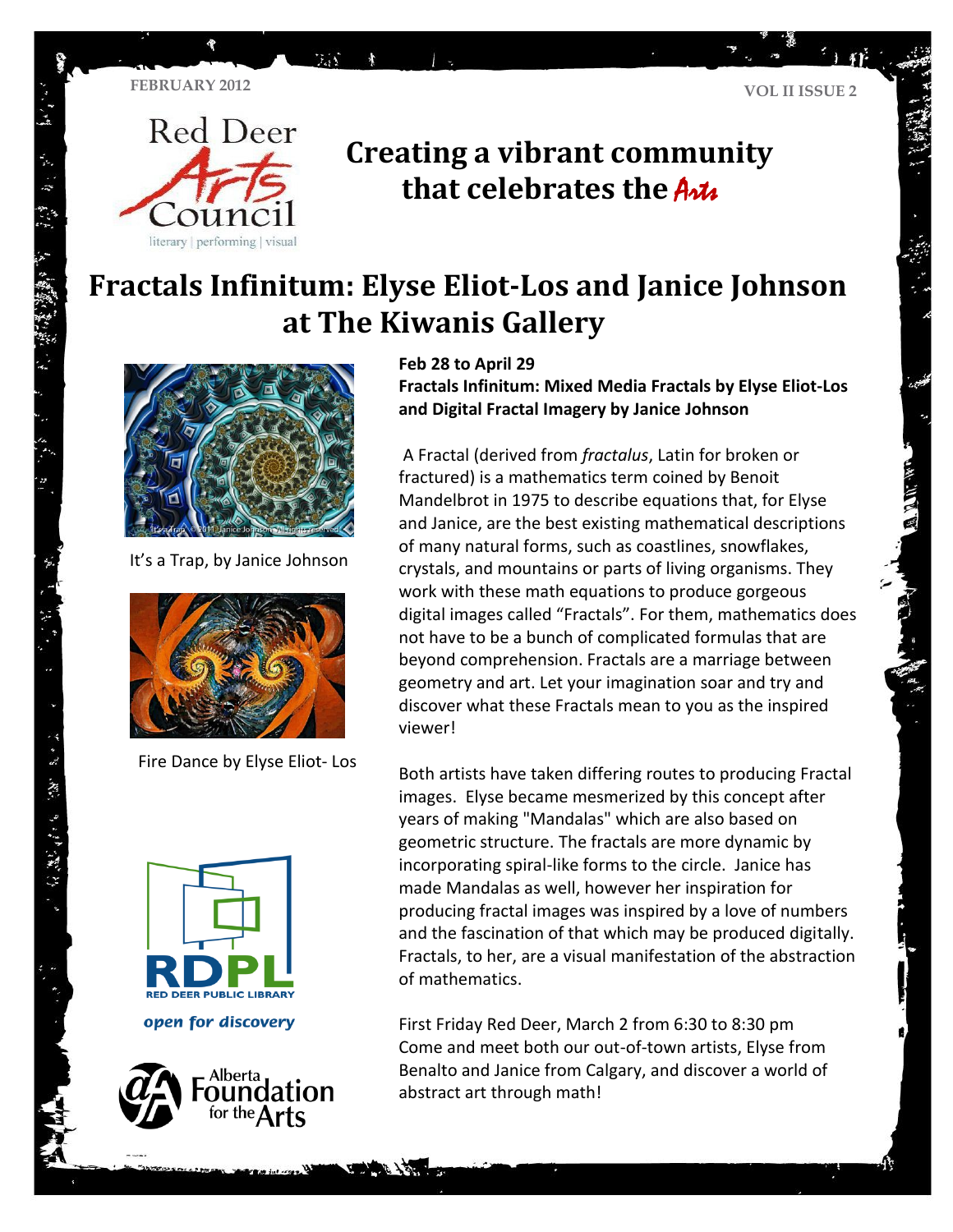# Against the Wall Theatre

Interview by Emily Ursuliak

Founded in October 2008, Against the Wall Theatre was born out of a friendship between Amy Erlandson and Jenna Goldade. Jenna and Amy met in Grade Ten and both graduated from the Red Deer College Theatre Program. Jenna later went into the Red Deer College Motion Picture Arts Program and became prolific as a director, writer and actor. Meanwhile, Amy took on a number of roles within the theatre community as the Vice President of Prime Stock Theatre, a coordinator for *Scriptease* and also found the time to do a six-month tour of Italy in *Theatrino.*

It was in Jenna's final year of the film program that she had a chat with Matt Grue, the Artistic Director of Ignition Theatre, and she approached Amy with the original idea for *Bullskit*. The format for *Bullskit* morphed into that of an improv and sketch comedy show by their second year. In their second year, they decided that in the addition to *Bullskit* shows, they were taking on the challenge of producing two plays: one an original work and one from a new, but established script. *Suburbia* was one of the new and cutting-edge plays that they produced in their second year. Their third season found them producing the new play *Choke,* and an original musical *"Dead Lover's Day"*.

Watching the cast of *Bullskit* perform improv always delivers up unexpected surprises and a lot of laughs. Both Jenna and Amy describe improv as something that is fun, spontaneous and it allows them to work with characters and story. In their fourth season of *Bull Skit,* they have been fortunate to work with amazing guest musicians, artists and our very own Mayor Morris Flewwelling. Against the Wall Theatre prides itself on supporting the development of arts in the community and plans on supplying more opportunities in the upcoming year. Against the Wall Theatre currently host improv classes for the community.

When talking with Jenna and Amy, it's obvious how passionate they are about Red Deer's theatre scene. They give a lot of credit to an arts community that has supported them during their development, especially Central Alberta Theater and Ignition Theatre. They express a desire to provide more opportunities for local actors to at least develop their skills at home before leaving for big cities, and hope to convince them to stay and be a part of a scene that has only become more exciting in recent years. You can find out more about them on their website: www.againstthewalltheatre.com.

## Register Now for Brent Barootes two final sponsorship workshops!

1. **Sponsorship: Building a Proposal That Works** on Saturday, February 11, 9:00 am to 1:00 pm. Dawe Centre 2. **Sponsorship: How to Figure out What You** 

**Have to Sell Beyond Banners and Logos on**  March 10, 9:00 am to 1:00 pm. Dawe Centre

**To register, call the RDAC office at 403-348- 2787 or send a cheque to RDAC. Cost is \$40.00 per workshop.**

### Wanted:

Are you interested in the arts and willing to put yourself in our Board picture? **We need members for our Board.** The AGM is coming up on March 20th, so we need to hear from you soon. Please contact Diana at the office.

Love to play the slots and tables, and interested in how casinos work? Then call us! **We need volunteers for our Casino** to be held on June 1 and 2. Sign up for one shift or two, we can use all the help we can get!

 $\ddot{\tilde{\mathbf{z}}}$ 

 $\mathcal{L} = \{ \mathcal{L}_1, \mathcal{L}_2, \mathcal{L}_3, \mathcal{L}_4, \mathcal{L}_5, \mathcal{L}_6, \mathcal{L}_7, \mathcal{L}_8, \mathcal{L}_9, \mathcal{L}_1, \mathcal{L}_1, \mathcal{L}_2, \mathcal{L}_3, \mathcal{L}_4, \mathcal{L}_5, \mathcal{L}_6, \mathcal{L}_7, \mathcal{L}_8, \mathcal{L}_9, \mathcal{L}_1, \mathcal{L}_1, \mathcal{L}_2, \mathcal{L}_3, \mathcal{L}_1, \mathcal{L}_2, \mathcal{L}_3, \mathcal$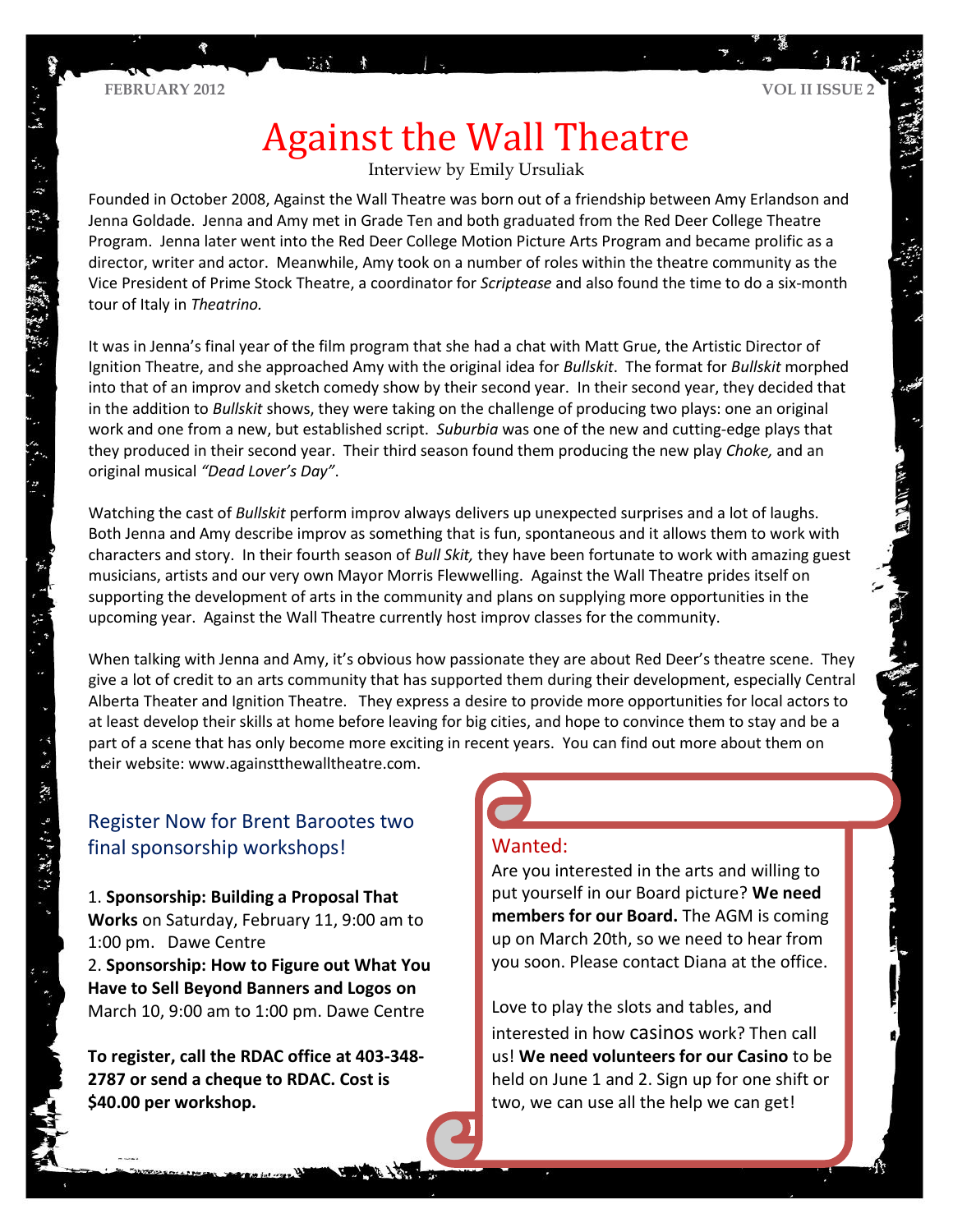贾

# Don't Forget: Red Deer Arts Council Membership Drive 2012 Get your membership in early to get the most benefit!

## For the Most Wanted members and citizens of Red Deer,

ついい

As many of you already know, Red Deer's centennial celebration and the Lieutenant Governor of Alberta Distinguished Artist Gala are happening in 2013. The Red Deer Arts Council is working with the city to create programs and events to celebrate these events.

We operate out of the Scott Block on a small budget with one part-time employee and many volunteers. **We are currently seeking some organizations and individuals to join our Board of Directors.** The Board consists of 12 members, some of whom represent Red Deer organizations (such as the Symphony or Downtown Business Association), and some are individuals offering their abilities and talents; offering advice and creative thought. The Board helps direct the committees, creates programming services, and raises funds to support many forms of art expressed here in Red Deer. Meetings are one evening a month, with a group of people that are fun, energetic, creative thinkers. Not that you have to be that to join, but we can help you get there!!

Come volunteer with us and make Red Deer a jewel in the Crown of Alberta!!

If you feel this is more that you can offer at this time, we have committees needing volunteers or why not purchase a \$30.00 membership, and support the growth of Red Deer's best interests, the arts!

Lieutenant Governor of Alberta Distinguished Artist Gala: Red Deer Celebrates the Arts in 2013

Last April, Red Deer was awarded the 2013 Lieutenant Governor of Alberta Distinguished Artist Gala. Plans are now starting to take shape.

The gala will be held on Saturday, June 15, 2013 at the Red Deer College with a theme of "Rooted in Alberta" fitting with Red Deer's Centennial. The evening will start with a reception and dinner in the College's new Cenovus Centre, just outside the visual arts studios. The awards ceremonies and community performances will follow at the Arts Centre. Tickets will be available for dinner and the awards or for the awards and dessert.

The week of the gala will see many community events celebrating our active and creative arts scene. Artwalk is planning some special activities as they commemorate their 25<sup>th</sup> anniversary; Sunnybrook Farm Museum is hoping to host "Spring at the Farm" on the Sunday; there will be a special MAGnificent Saturday that will raise funds for MAGsparks; and artists will be in the schools creating a centennial legacy project and "Rooted in Alberta" exhibitions will be hosted. We hope that this event will be the start of an annual Arts Awards Gala in Red Deer.

The Arts Council is involved in many aspects of planning this prestigious event. Sponsors and volunteers will be vital to Red Deer's success in hosting so if you would like to get involved, please step forward. **At this time, the Legacy and the Sponsorship Committees are looking for members. If you think you have some time and skills to share please contact Wendy Meeres at 403-309-2637.**